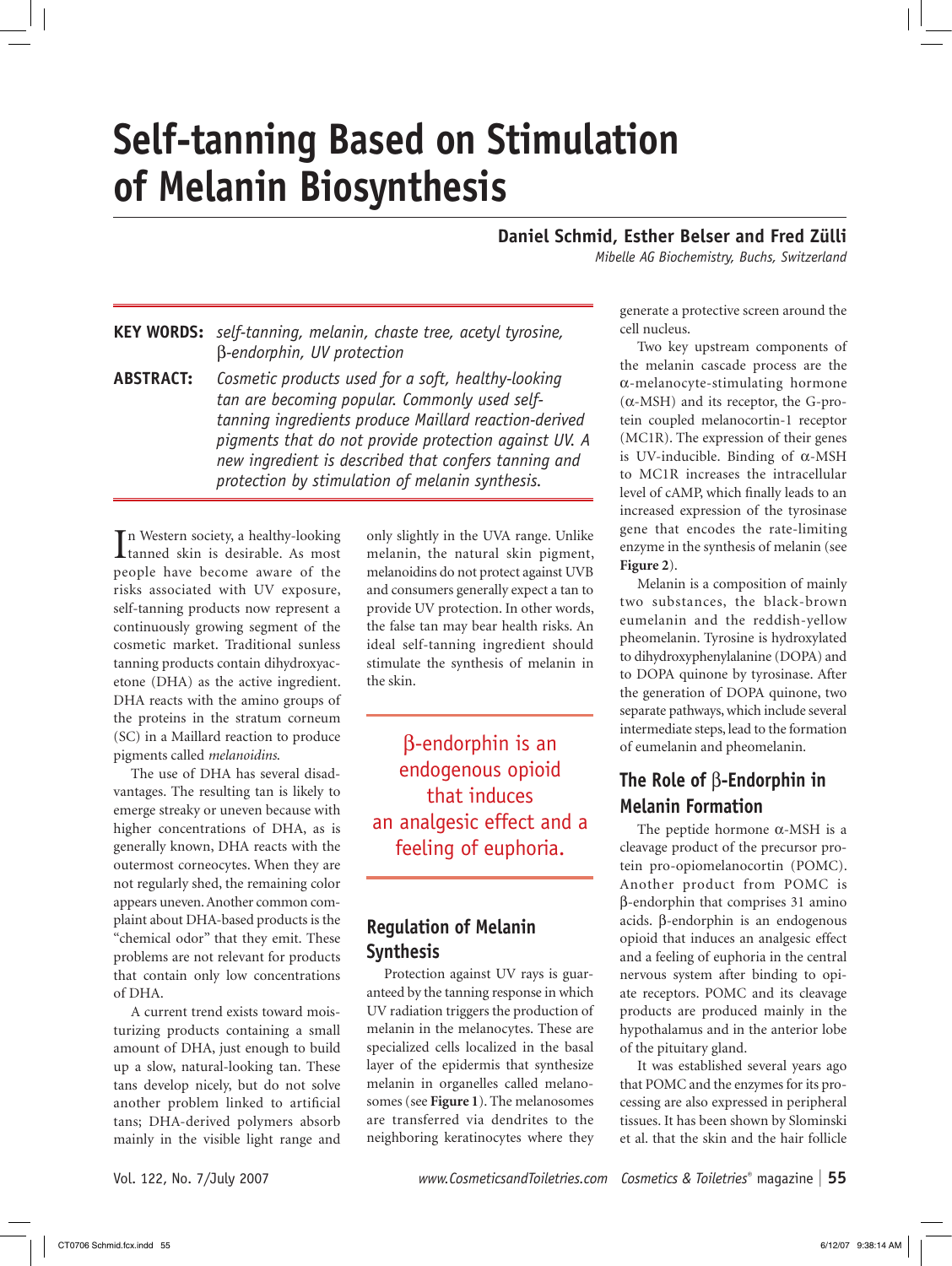are both targets and a local source of POMC-derived peptides.<sup>1</sup> The involvement of α-MSH in skin pigmentation has been thoroughly investigated.

The role of β-endorphin in the skin is the subject of recently published articles. Expression of β-endorphin and its receptor, the µ-opiate receptor, has been detected in human epidermal keratinocytes and melanocytes as well as in hair follicle melanocytes. In keratinocytes, β-endorphin's action is related to differentiation and migration.2 In melanocytes β-endorphin and its receptor appear to be closely associated with melanosomes. Treatment of cultured melanocytes with β-endorphin results in increased melanin synthesis.3 β-endorphin also stimulates formation of dendrites.4

The use of β-endorphin or compounds with similar activity could be a new approach for tanning or anti-graying hair products.

# β**-Endorphin-like Compounds in Chaste Tree Berries**

Chaste tree (*Vitex agnus castus*), also known as monk's pepper, is a large shrub native to the Mediterranean area that produces aromatic berries with a bitter taste. Dried chaste tree berries have been used as a pepper substitute and as herbal medicine to treat inflammations. Today it is especially recommended by Wuttke et al. for the treatment of pre-menstrual syndrome (PMS), a term that refers to symptoms such as irritability, tension, anxiety and physical changes that some women experience in the two weeks before their period begins.<sup>5</sup> Extracts of chaste tree berries are reported to bind to the opiate receptor.<sup>6</sup>

The highest affinity is found in the lipophilic fraction of an ethanol extract, but the exact molecular nature of the active compounds is not known. Very recently another research group found that the chaste tree berry extract exerts an agonistic action at the µ-opiate receptor and therefore acts like β-endorphin.7

Since anxiety, depression and sleeping problems are important symptoms of PMS and β-endorphins are known to induce feelings of pleasure and euphoria, the β-endorphin-like activity might also be involved in the beneficial effect



*Figure 1. Distribution of melanin pigments in melanosomes from melanocytes to keratinocytes*



*Figure 2. The synthesis of eumelanin is stimulated by* α*-MSH through its receptor MC1R.*

of chaste tree extract in the treatment of PMS. And since β-endorphin stimulates melanin synthesis in melanocytes, chaste tree therefore could cause similar stimulation.

### **Self-tanning with Chaste Tree Berries Extract and Acetyl Tyrosine**

Acetyl tyrosine is used in tanning bed products to stimulate the tanning process. It is a stable and water-soluble precursor of tyrosine, the substrate for tyrosinase that catalyzes the rate-limiting steps in synthesis of melanin. The greater the

quantity of substrate present, the higher the output of the synthesis reaction.

The stimulatory effect of acetyl tyrosine is only found when melanin synthesis is induced after exposure to UV-light or by downstream activators such as hormones like α-MSH or β-endorphin. Topical application of chaste tree berries extract should induce melanin synthesis through its β-endorphin-like constituents, independent of sun exposure. A cosmetic ingredient<sup>a</sup>

*a MelanoBronze (INCI:* Vitex agnus castus *extract (and) acetyl tyrosine (and) glycerin (and) alcohol (and) water (*aqua*) ) is a product of Mibelle AG Biochemistry.*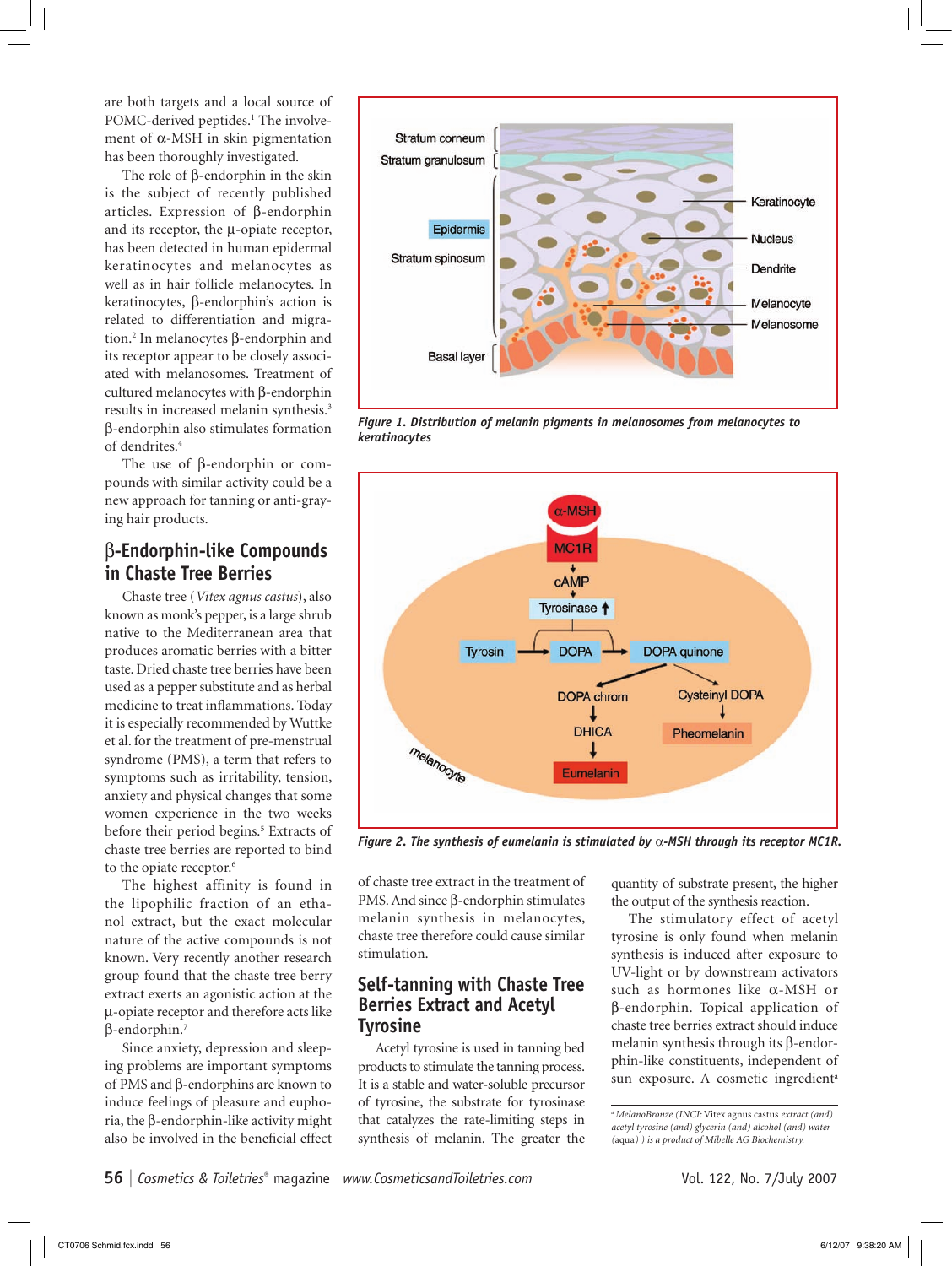containing chaste tree berries extract and acetyl tyrosine was prepared.

The individual contributions to pigmentation of acetyl tyrosine and the plant extract in the chaste berry (and) acetyl tyrosine ingredient with or without sunlight are shown in **Figure 3**.

When individuals are exposed to sunlight, the hormone  $\alpha$ -MSH is produced that induces pigmentation (see top line in **Figure 3**). When at the same time the chaste berry (and) acetyl tyrosine ingredient is applied, pigmentation is accelerated because β-endorphin is an additional inducer and acetyl tyrosine provides additional substrate for the enzyme tyrosinase (see center line in **Figure 3**). When the chaste berry (and) acetyl tyrosine ingredient is applied, there is also tanning without exposure to sunlight because it contains the inducer β-endorphin and adds additional substrate for tyrosinase (see bottom line of **Figure 3**).

#### **Methods and Results**

The effect of chaste tree extract on melanin production of melanocytes in



*Figure 3. Chaste berry extract (and) acetyl tyrosine stimulates tanning even without sun exposure.*

culture was studied. Dried berries were extracted using 40% ethanol. The final extract was obtained after cross-flow filtration through a 10 kDa membrane. The amount of the lipophilic flavonoid casticin was measured by HPLC-analysis. Casticin is a chemotaxonomic marker of the genus vitex and the most dominant substance in the fingerprint chromatogram of monk's pepper berries.8 Ten percent by weight of dried berries were extracted giving a solution of 15 mg/L casticin. Melanin production and cell viability of normal human melanocytes (R6-NHEM-2) were measured 10 days after incubation with different concentrations of chaste berry extract. Cells were cultured in a standard medium at 37 $\mathrm{^{\circ}C}$  and 5%  $\mathrm{CO}_{2}$ . After incubation, melanin was extracted with a solution of 0.5 M NaOH. The optical density was measured at 405 nm against melanin standards. Cell viability was analyzed by a standard MTT assay.

Melanin production of melanocytes in culture medium alone amounted to 37.1 µg/mL. Chaste berry extract was added in concentrations of 0.25%, 0.13% and 0.06%. This addition was found to increase melanin synthesis to 54.5, 41.6 and 36.2 µg/mL, respectively (**Figure 4**).

Chaste berry extract at 0.25% increased the melanin content by 47%, and 0.13% by 12%. Results of the MTT assay showed that cell viability did not change in the presence of the extract compared to the control. The experiment therefore demonstrated that the extract specifically induced melanin production.

The effect of an extract of chaste berry combined with acetyl tyrosine on skin pigmentation also was studied. The end concentration of acetyl tyrosine in the mixture was 6%. The positive result of the in vitro study with melanocytes does not necessarily mean that there will also be an effect on the skin. To reach the melanocytes, the β-endorphin-like compounds of chaste tree must be able to traverse the SC. Because it is believed that the actives belong to the class of lipophilic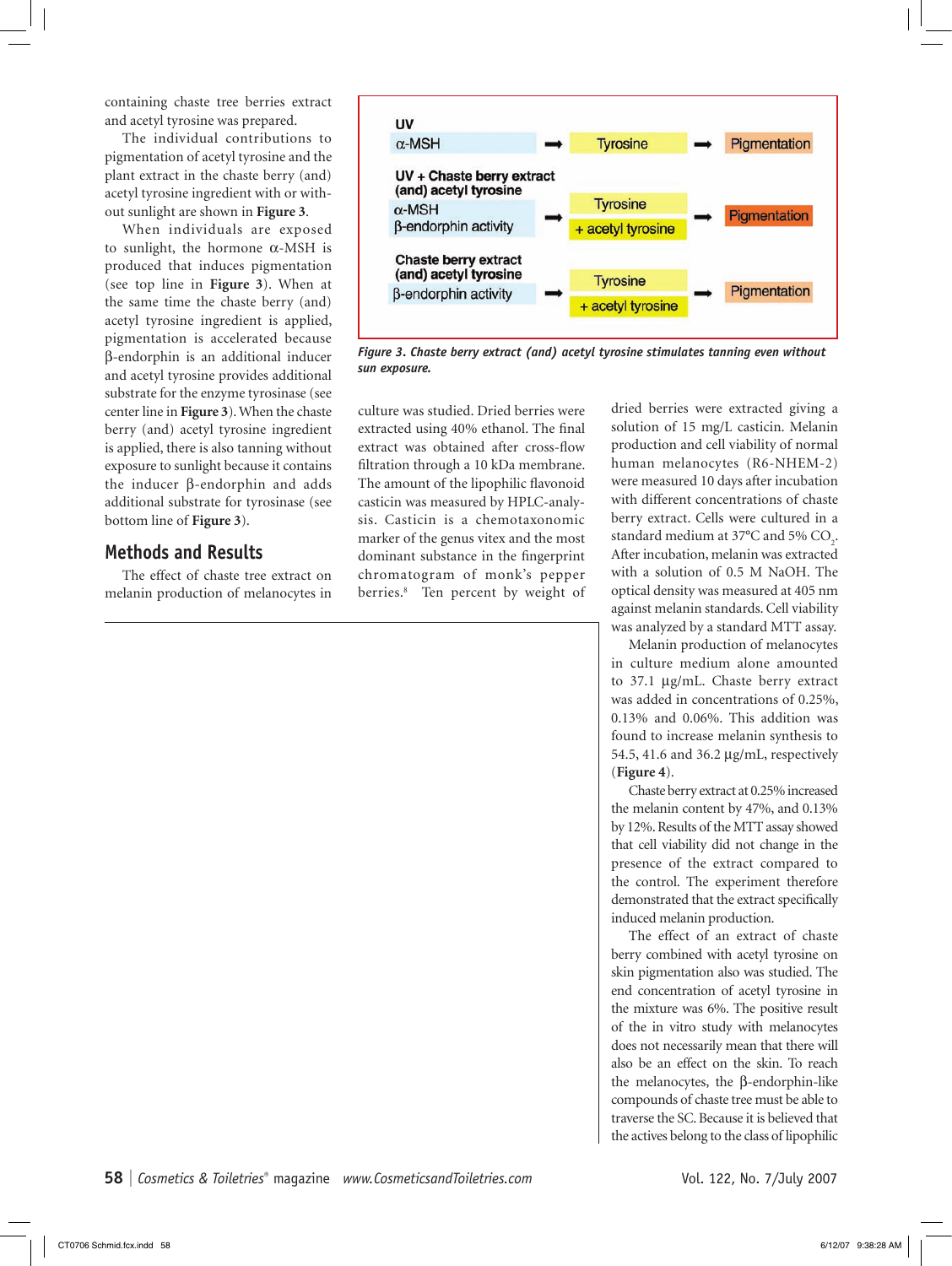polyphenols, penetration into deeper layers of the epidermis may be possible.

The in vivo efficacy of chaste berry extract (and) acetyl tyrosine was tested in two different studies, first with exposure of skin areas to UV radiation and then without UV exposure. The vehicle for the chaste berry extract (and) acetyl tyrosine was a cream containing glyceryl stearate, palmitic acid, stearic acid, stearyl alcohol, cetyl alcohol and phenoxyethanol.

In the first study, creams containing 2% and 5% of chaste berry extract (and) acetyl tyrosine, and a control cream containing only acetyl tyrosine in a concentration corresponding to the amount of 5% chaste berry extract (and) acetyl tyrosine, were compared with a placebo test cream. The test products were applied twice daily to the inside of the forearm of 20 women between 20 and 55 with a skin type of II or III. Skin tanning was initiated with UV radiation of 1.1 MED once daily for one week. Tanning was measured with a chromameter. After applying the placebo control cream, tanning reached a value of 1.83 after one week (**Figure 5**).

The use of β-endorphin or compounds with similar activity could be a new approach for tanning or anti-graying hair products.

With the creams containing 2% and 5% chaste berry extract (and) acetyl tyrosine, tanning could be clearly enhanced to values of 2.15 and 2.72, respectively. Tanning with the cream containing only acetyl tyrosine reached 2.3. The results of the 5% test product and of the cream with only acetyl tyrosine were significant compared to untreated skin.

This study showed that application of creams with chaste berry extract (and) acetyl tyrosine resulted in a significant and dose-dependent enhanced skin-tanning, compared with the placebo. Comparing the effects of 5% of chaste berry extract (and) acetyl tyrosine with the same concentration of acetyl tyrosine alone clearly demonstrated the distinct in vivo tanning efficacy of the chaste tree berries extract.

In the second study, creams containing 2 and 5% of chaste berry extract (and) acetyl tyrosine were compared with a placebo. The test products were applied twice daily for four weeks on the inner side of the forearm to 20 persons between 23 and 44 with a skin type of II or III. There was no exposure of the test areas to artificial UV light. Tanning was measured with a chromameter.

The tanning effect of 0.9, which was obtained with the placebo test product, is linked to seasonal variations (**Figure 6**).

After application of the test products containing 2% and 5% of chaste berry

extract (and) acetyl tyrosine, pigmentation was further increased to 1.22 and 1.4 respectively. The result of the 5% test product was significant compared to the control cream.

The use of a cream with 5% chaste berry extract (and) acetyl tyrosine for four weeks resulted in a significant sunless tanning effect. However, the delta chromameter values of 1.22 or 1.4 are small and hardly visible to the eye. The value of 0.9 of the control cream was a result of the study beginning in March. The spring sun induced a slight tan during the four-week study period. An effect in the same extent is received on top after four weeks' application of the 5% test product.



*Figure 4. The effect of chaste tree extract on melanin production of melanocytes in culture*



*Figure 5. Chaste berry extract (and) acetyl tyrosine stimulates tanning after exposure*  to UV light. The chromameter readings represent the difference in lightness between *the beginning and end of the study. An increase in tanning corresponds to a decrease in lightness. For clarity, the values have been turned into positives in the figure. \*p<0.05 versus untreated*